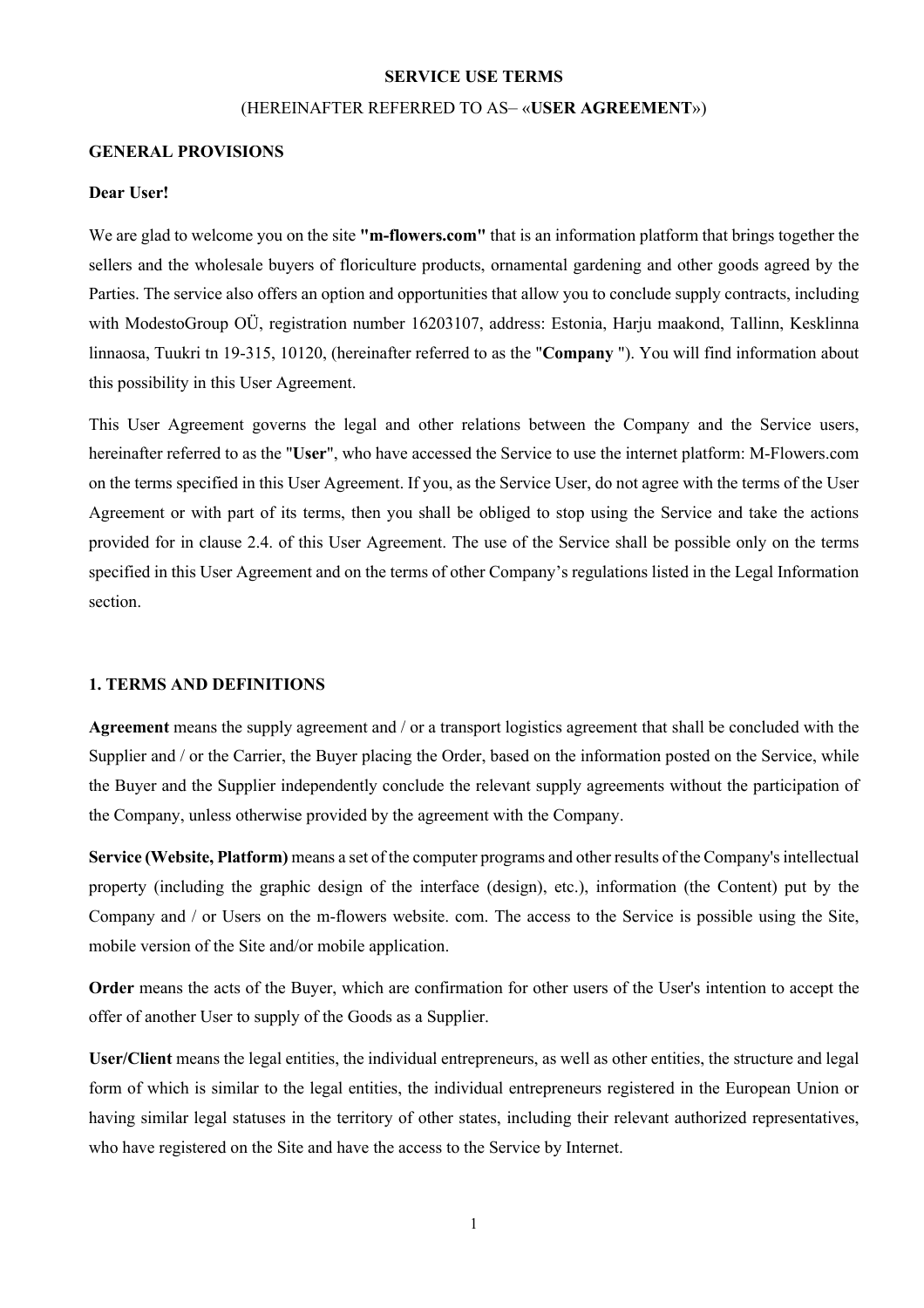**Goods** mean plants and floral vegetation, as well as other related and related products of floral vegetation, in respect of which the User set the Supplier's Offer by the Service.

**Supplier's Offer (Offer)** means the informational message with an Offer re the Goods (including photos of the Goods, price and any relevant information of the Goods) placed by the User on the Service and addressed to general public.

**Client's Content** means all content that you provide or post, upload, input or submit for public viewing through the Service.

**Customer Content** means all content that the User provides or posts, uploads, inputs or submits for public viewing by the Service.

**Supplier** means the User who places the Supplier's Offer in the Service with an offer to conclude an agreement related to the Goods acting in their own interests or in the interests of another person.

**Client/Purchaser** means the User who views the Supplier's Offer placed by the Supplier, interacts with the Supplier in relation to the Goods and / or concludes a deal with the Supplier, based on the Order received on the Service.

**Carrier** means the User representing the legal entity, the individual entrepreneur who, pursuant to the contract for the carriage of goods, has assumed the obligation to transport, carry out customs clearance, unless otherwise provided by another agreement, and deliver the Goods, as well as transport the goods entrusted by the consignor to the destination and issue the Goods to the authorized Purchaser on his receiving person.

**Client profile** means the interface for the User to cooperate with the Service, in order to review the Supplier's Offers and to manage Offers and / or to perform other actions provided for by the Service, available to the User after the registration of the Client on the Service.

User Agreement includes terms and definitions that are not defined in Section 1 of this User Agreement. In this case, the interpretation of such terms and definitions is given in the relevant section of the Service or is carried out in accordance with this User Agreement. The User shall be entitled to send a request to the Company to clarify the interpretation of terms and/or definitions. If the terms and/or definitions are not clear the User shall be guided by the interpretation which is given by the laws appliable to this User Agreement.

## **2. TERMS OF SERVICE USE. APPLICATION OF USER AGREEMENT**

2.1. This User Agreement have been developed by the Company and contains the terms and conditions of Service User as well as the rights and obligations of the Users and the Company. The User Agreement also regulates relations to protect the rights and interests of third parties, not Users, but whose rights and interests may be damaged by the Users. The documents contained in the section "Legal Information" are an integral part of this User Agreement. (hereinafter collectively referred to as the **"Rules"**).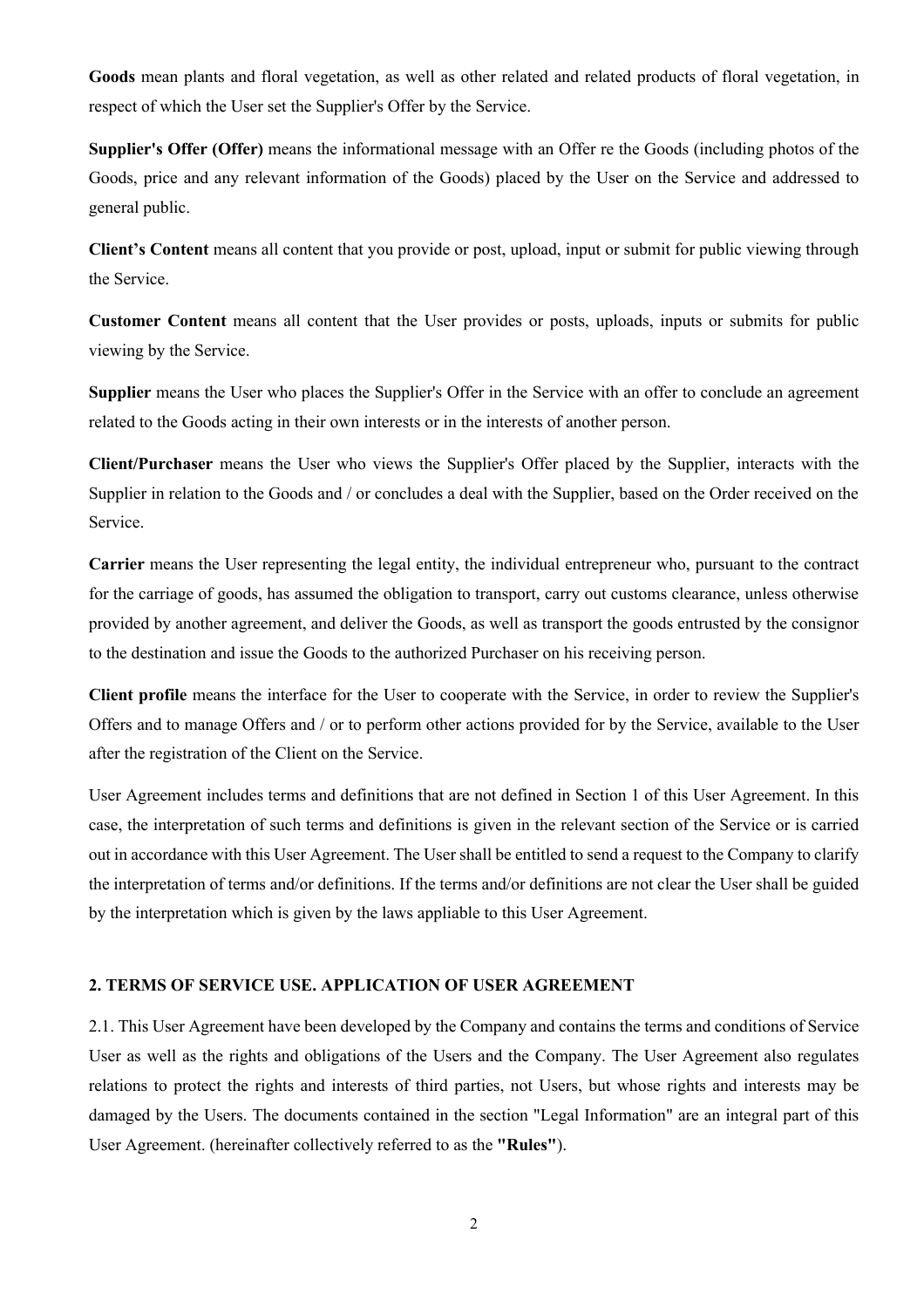2.2. The User shall be obliged to meet with this User Agreement and the Rules before using the Service. If the User carries out the certain actions using the Service, including searching, viewing or posting the Supplier's Offers, registering on the Service and other actions to use the Service such User's acts means the User's full and unconditional acceptance of the terms of this User Agreement and the Rules, as well as the User's consent to receiving informational newsletters and advertising letter.

The visit and/or the use the Service by any device and any operating system, regardless of registration and authorization in the Service, it indicates the full and unconditional consent of the User to the terms of this User Agreement and the Rules.

2.3. The Company shall be entitled to amend and/or to add this User Agreement and Rules unanimously unless otherwise provided by applicable laws. The User shall be obliged to review the current terms of this User Agreement and the Rules for their changes and/or additions constantly. The use of the Service by the User after making amendments and/or additions to this User Agreement and the Rules means the full and unconditional acceptance and consent of the User with the relevant amendments and/or additions to the User Agreement. Any use by the Users of the Service means that the User has read and agrees to the current terms and conditions of the User Agreement and the Rules.

2.4. If the User disagrees with this User Agreement or its amendments and additions, the User shall be obliged to stop use of the Service by deleting all data from the relevant Client profile, as well as all the Client's Offers. The User's refusal to use the Service and/or removal of the Offer does not terminate the Company's non-exclusive rights to the User's content that was used by the Company prior to the User's decision to refuse under clause 10.3 of this User Agreement, unless otherwise provided by applicable law.

#### **3. REGISTRATION ON THE SERVICE**

3.1. The registration of the User on the Service shall be voluntary in full. The User shall make sure the Company that the User has the necessary conditions provided by law for the acceptance of this User Agreement and the Rules, and has full legal capacity, as well as the appropriate authority to use the functionality of the Service.

If the User acts in the interests of third parties, including legal entities, individual entrepreneurs registered in the territory of the European Union or having similar legal statuses in the territory of other states, this User, by accepting the User Agreement, confirms that the User has all the necessary powers to act in the interests of the abovementioned persons. The registration of the User in the Service means the full consent of the User with the terms of this User Agreement and the Rules provided for in clause 2.1. of this User Agreement.

3.2. The Company shall not act as the participant, the party to the contract, the purchaser, the supplier, the employer, the intermediary, the agent, the representative of any User, the beneficiary or other person under the User Agreements between the Supplier and the User. The Company has the right, under the consent of the User, which is expressed under the active actions of the User on the Service, to act as the Purchaser or Supplier of the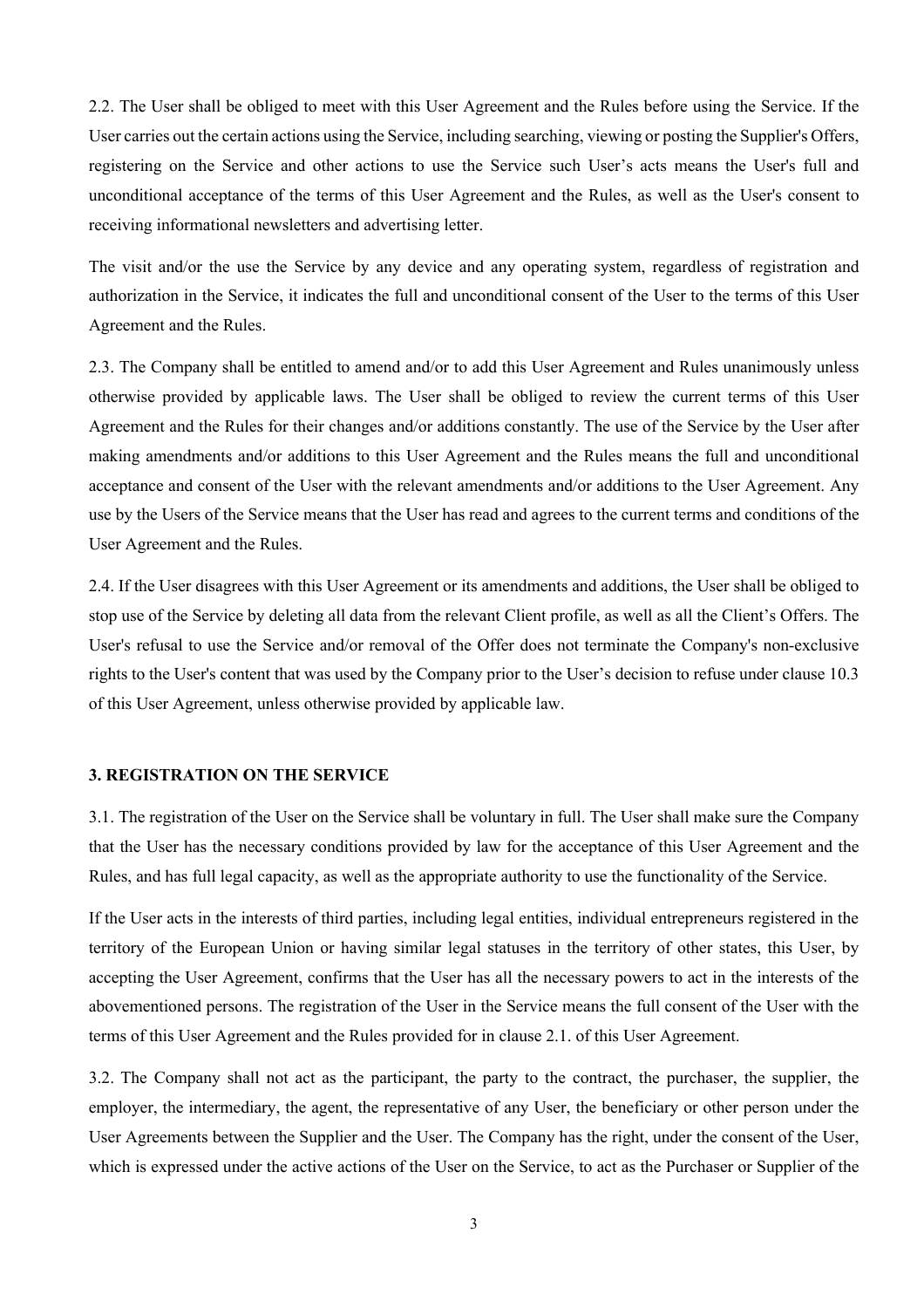Goods. These relationships between the Company and the User are regulated in the section "**Company Supply Contracts**" and these relationships shall not be subject to the conditions provided for the relationship of the Parties, in which the User uses the Service without the direct participation of the Company, unless otherwise provided for by this User Agreement and the Rules.

The Users shall be entitled to use the information of the Goods placed on the Service to conclude transactions that the Users enter into the relevant transactions at their own expense or at the expense of third parties whose interests they may represent, as well as at their own risk. The Company shall not be responsible for the content, compliance and validity of information of the Goods placed on the Service, and not be responsible for the actions of the Supplier of the Goods and the actions of the User of the Service and not indemnify against any losses, expenses and other losses both property and non-monetary nature.

3.3. The User's registration on the Service is activated by active actions of the User on the Service. When registering on the Service, the User shall be obliged to provide the Company with the necessary authentic and upto-date information for the registration of the Client profile. The User shall be responsible for the accuracy, relevance, completeness and compliance of the information with the laws of the Republic of Estonia, provided to the Company during the registration. The User shall be obliged to make sure the Company that the provided information does not break the applicable laws of the Republic of Estonia and does not break the rights of third parties. The User shall be obliged to update the provided information in time.

The User shall provide for the details in the Client profile on the Service. The User shall make sure that the details provided for in the Client profile are fully up-to-date. If the details are amended, the User shall be obliged to notify the Supplier immediately by filling the current data in the Client profile. If the User fails to perform the mentioned obligation the User shall bear all the risks related to such failure to notify in full and at its own expense. In no case, the Company shall not be obliged to indemnify the User against any losses if the User fails to notify the Company of a change in his details.

3.4. The Company shall be entitled to request from the User the supporting documents and/or information to confirm the User's powers or verify the data and information provided by the User. The additional requested documents may include the following documents, but not limited to, constitutional documents, minutes or decisions on the appointment of the executive bodies of the User, the passport of the sole executive body of the User, the passport of the authorized representatives of the User, tax and financial and other reporting, powers of attorney for the representatives of the Users, as well as other necessary documents at the discretion of the Company.

3.5. By placing the information in the Service, the User shall agree that such information may be available to other Users of the Service provided that the capability of the Service (which may be amended from time to time). In no case, the Company shall not be obliged to indemnify the User against any losses that the User and/or third parties may incur when placing information on the Service that shall be available for review by third parties.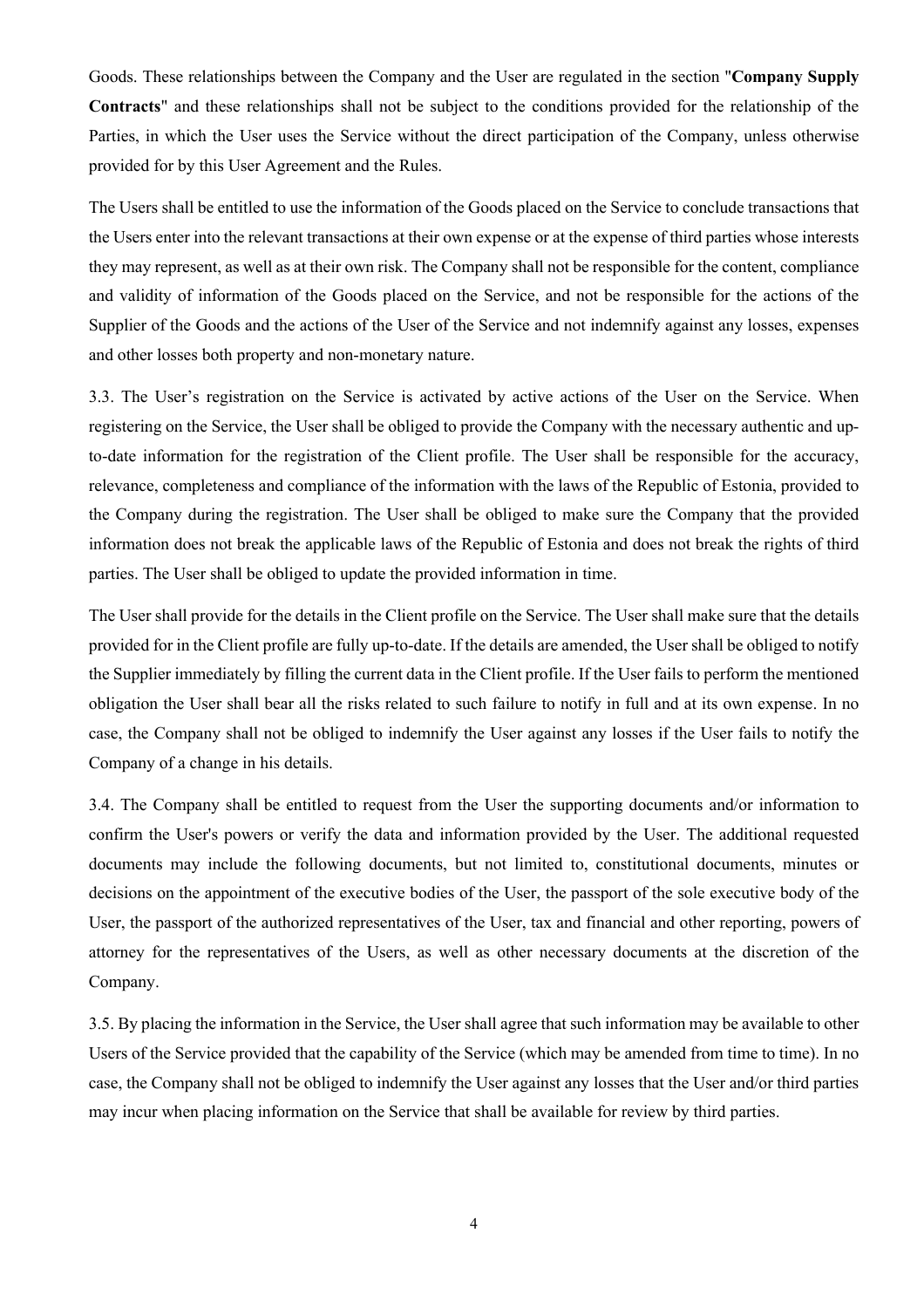3.6. The registration on the Service shall be available only for Users who are the legal entities, the individual entrepreneurs, as well as other entities whose legal form is similar to the mentioned legal forms, as well as their duly authorized representatives pursuant to the laws of the Republic of Estonia.

3.7. The User's login and password are necessary and sufficient information to authorize the User and to get access to the Service. The User shall not be entitled to transfer the login and password to third parties. The User shall be fully responsible for their safety and their storage. The User shall be obliged to maintain the confidentiality of the mentioned data, including, but not limited to, the login and password for entering the Service.

If the User has reason to believe that the third party has obtained the unauthorized access to the Service, the User shall be obliged to inform the Company of this fact in writing. All actions performed on the Service by the person authorized using the User's login data shall be considered as the acts performed by the User, and the User shall be responsible for such actions in full.

3.8. Simultaneously, the User shall be entitled to create several profiles related to different e-mails that may belong to the User on the Service. By registering in the Service and in each case entering the Service, the User confirms and make sure that the User have all the rights and powers necessary to use the Service. The User shall confirm and make sure that the User is not limited in rights and powers to use the Service.

The User shall be solely responsible for the information provided by the User in the Client profile and on the Service. The Company shall not be a distributor of information provided by the User in the Client profile and on the Service/ The Company shall not be responsible for its distribution by the User on the Service.

3.9. The processing by the Company of the User's personal data shall be carried out pursuant to the laws of the Republic of Estonia, this User Agreement and the Rules determined in clause 2.1. of this User Agreement. The Company shall process the Users' personal data to provide the Users with the access to the Service and its features and functionality, to verify, to research and to analyze such data to maintain and to improve the current features and functionality of the Service as well as to develop new features and functionality of the Service.

The Company shall take all necessary measures to protect the Users' personal data from unauthorized access, modification, disclosure or destruction. The Company shall provide the access to the personal data of the Users only to those employees, contractors, agents of the Company and other third parties who need this information to ensure the operation of the Service and to provide Users with the access to its use, the Company shall process the personal data of the Users to provide the services pursuant to this User Agreement. The Company shall be entitled to use the information provided by the User, including personal data, to ensure compliance with the requirements of the applicable laws (including in order to prevent and/or suppress illegal and/or unlawful actions of the Users).

When the User discloses personal data of third parties or otherwise transfers them to the Company, the User guarantees that all applicable requirements of the legislation on personal data of the Republic of Estonia are complied with, including, but not limited to, the availability of the necessary consents of the subjects for such placement, transfer or access to such data.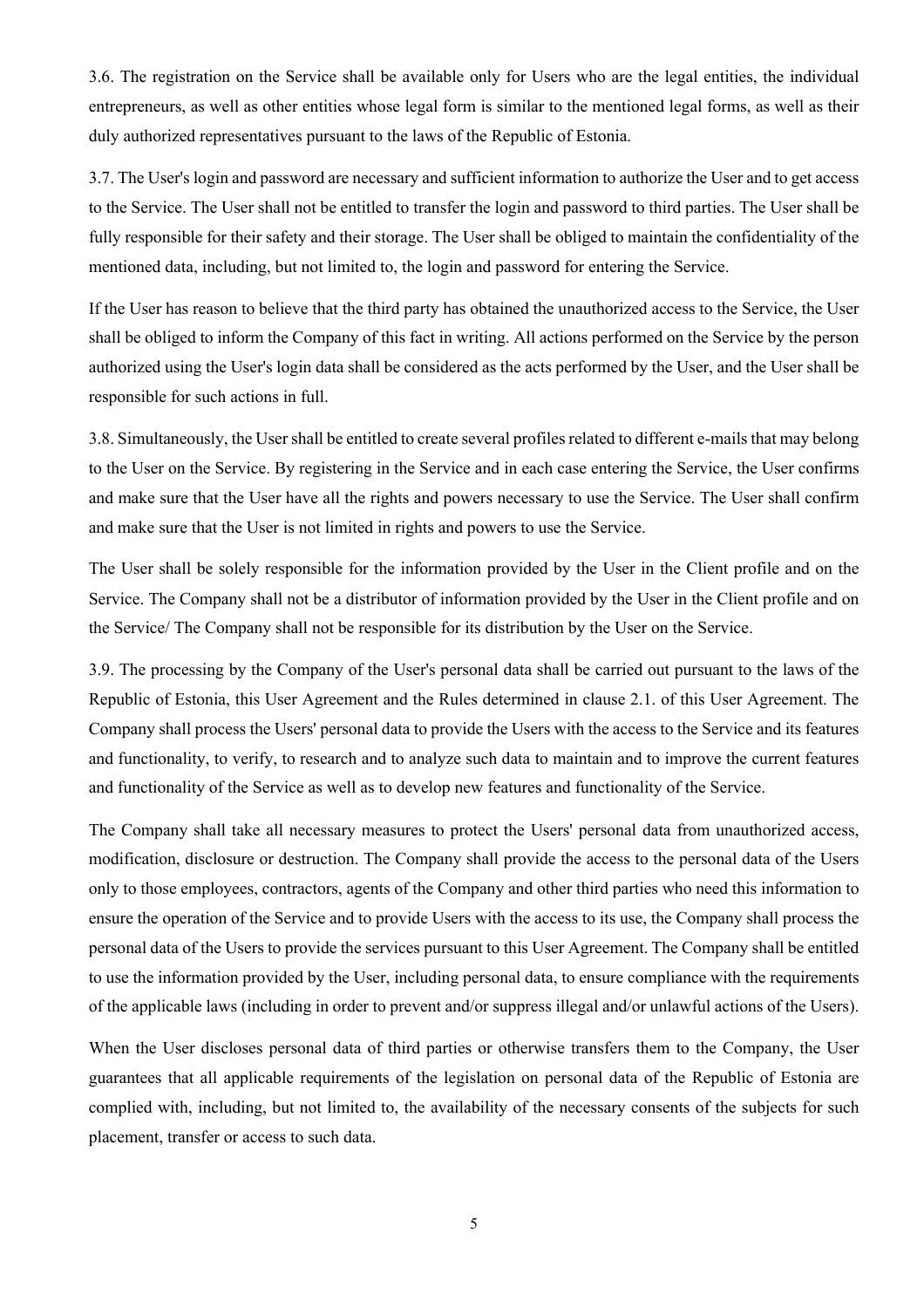The disclosure of the information provided by the User shall be made only pursuant to the laws at the request of the court, law enforcement agencies, as well as in other cases provided for by the laws.

3.10. The User shall agree that for the purposes provided for in this User Agreement, the Company shall be entitled to collect and to use additional information related to the User, obtained during the User's access to the Service or from third parties, and including, but not limited to, data on technical means (devices) and the methods of technological interaction with the Service (including the IP address of the host, type of the User's operating system, browser type, geographic location, information about the provider, etc.), about the User's activity on the Service, as well as other data, obtained in these ways. The Company shall be entitled to dispose of statistical information related to the operation of the Service, as well as the User information to support the work of the Service and to fulfill the terms of this User Agreement.

# **4. SUBJECT MATTER TO USER AGREEMENT. DESCRIPTION OF SERVICE**

4.1. Under this User Agreement, the Company shall provide for the User with right to use the information from the Service in the order stipulated in this User Agreement and under the terms and conditions of this User Agreement. The Service provide for the User with platform to place, to search and to review the Offers of the Suppliers.

## **5. RIGHTAS AND OBLIGATIONS OF USER**

5.1. The Registered User shall be entitled to write messages to discuss the Goods and the terms of the transactions. It is forbidden to use messages for any other purposes, including advertising, posting political, religious and other messages, the content of which is not related to the Service. The Company shall be entitled to review and to store messages made through the Service. The messages on the Service shall not be personal.

The Company shall be entitled to review correspondence selectively to ensure that the Users comply with the terms of this User Agreement. If the Company found out messages specified in clause 5.1. of this User Agreement and contrary to the purposes of the Service, the Company shall be entitled to block these messages immediately, and also has the right to block the Client profile of the User committed this violation. The Company shall not be responsible for these blockings. In no case, the Company shall not be obliged to indemnify the User against any losses if the User that the User may incur in connection with these blockings.

5.2. The User shall be obliged to:

- to meet with the requirements of the applicable laws and this User Agreement;
- to provide for the Supplier's Offers only for the Goods in respect of which the User has sufficient rights to dispose of such Goods and to make transactions with such Goods;
- to indicate full and adequate information about the properties of the Goods and their characteristics.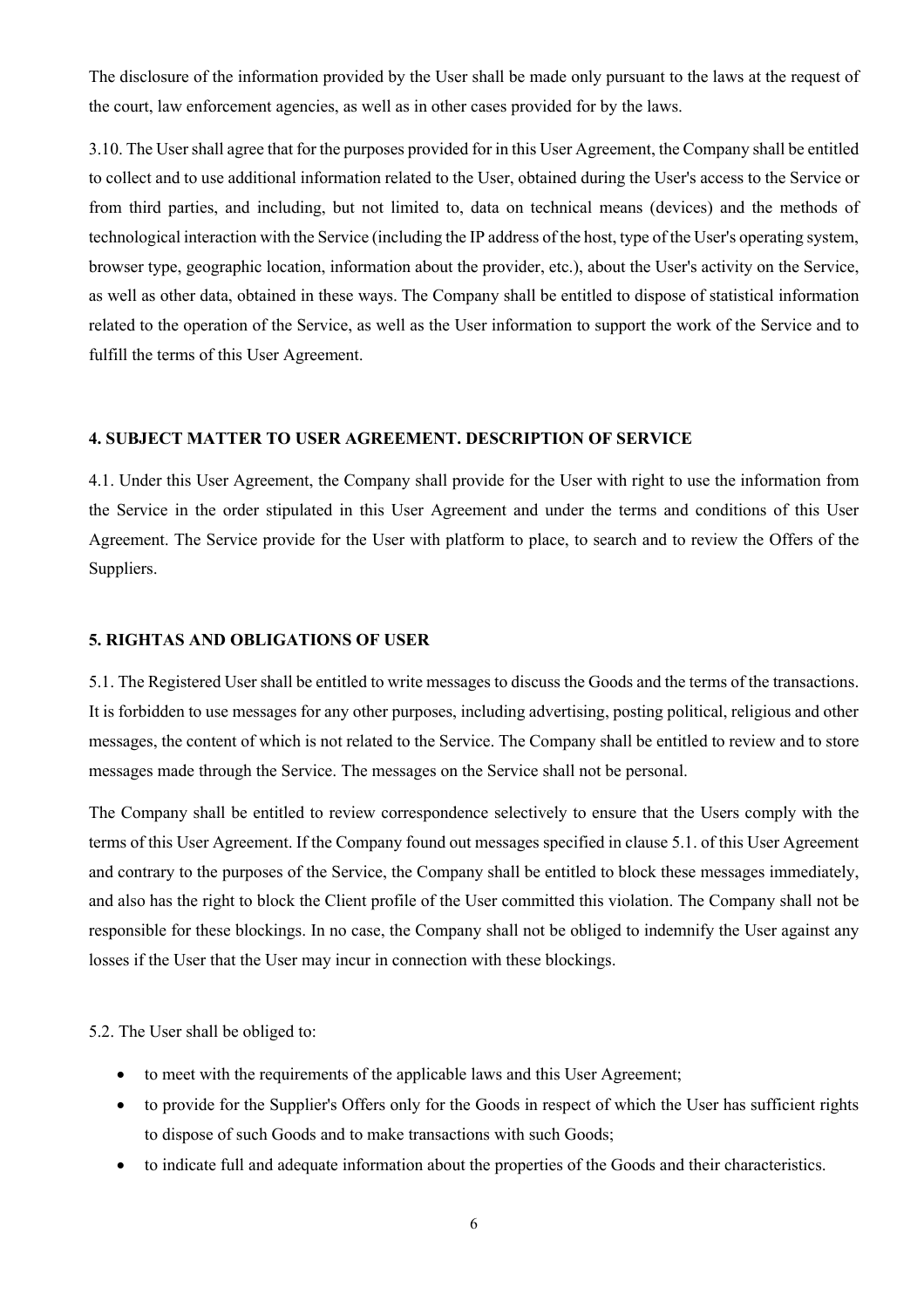5.3. It shall be prohibited for User to carry out the actions listed in the requirements to the Client profile of the User.

5.4. By providing the Supplier's Offers on the Service, the User shall understand and agree that the Company is entitled to display the Supplier's Offers placed by the Users on the Service on other Internet resources, including social networks. In this case, when the User removes the Supplier's Offer from the Service, such Supplier's Offer shall be deleted from other Internet resources automatically. When the User removes the Supplier's Offer from other Internet resources, such Supplier's Offer shall be deleted from the Service too automatically.

5.5. The User shall be entitled to terminate the Client profile on the Service at any time by contacting the Service support service.

# **6. RIGHTS AND OBLIGATIONS OF COMPANY**

6.1. The Company shall be obliged to manage the Service, to determine the Service's structure at sole discretion, appearance and other elements of the Service. The Company shall be entitled to amend and/or change the design of the Service, its functionality, to change or to add the used scripts, the software, used or stored in the Service, and the terms and conditions for the Users to access to the Service. If these changes are made, the User confirms these changes, provided that he continues to use the Service.

6.2. The Company shall be entitled also to terminate (temporarily or constantly) the access to the Service in full or partially at its sole discretion and at any time for all Users or for the certain User.

6.3. The Company shall be entitled to block the Client profile or to delete the Supplier's Offers that do not comply with the requirements of this User Agreement the right, without indemnification the Users against any costs or losses, at any time without notifying the User, including in the event of any single breach by the User and/or the Supplier of the terms of this User Agreement, including, but not limited to, on the basis of clause 5.1. of this User Agreement. Deleting the Client profile shall mean the automatic deletion of all information placed in the Service. After deleting the Client profile, the User shall lose the access to the Service. The Company shall be entitled to, but is not obliged, to restore the User's access to the Service or to restore the previously deleted Offers of the Supplier if the User eliminates the breach of the User Agreement. The Company shall not be responsible for the specified removal of the access to the Service, and, in no way, the Company shall not indemnify the User against losses that the User may incur in connection with the abovementioned removal of the Client profile.

6.4. The Company shall be entitled to admonish the Users, to alert, to notify as well as to inform in other way the Users of the necessity of the meeting with the terms and conditions of this User Agreement.

Instructions, notifications and other messages of the Company addressed to the User regarding the use of the Service shall be obligatory for execution by the User.

The Company shall be also entitled to send to the Users: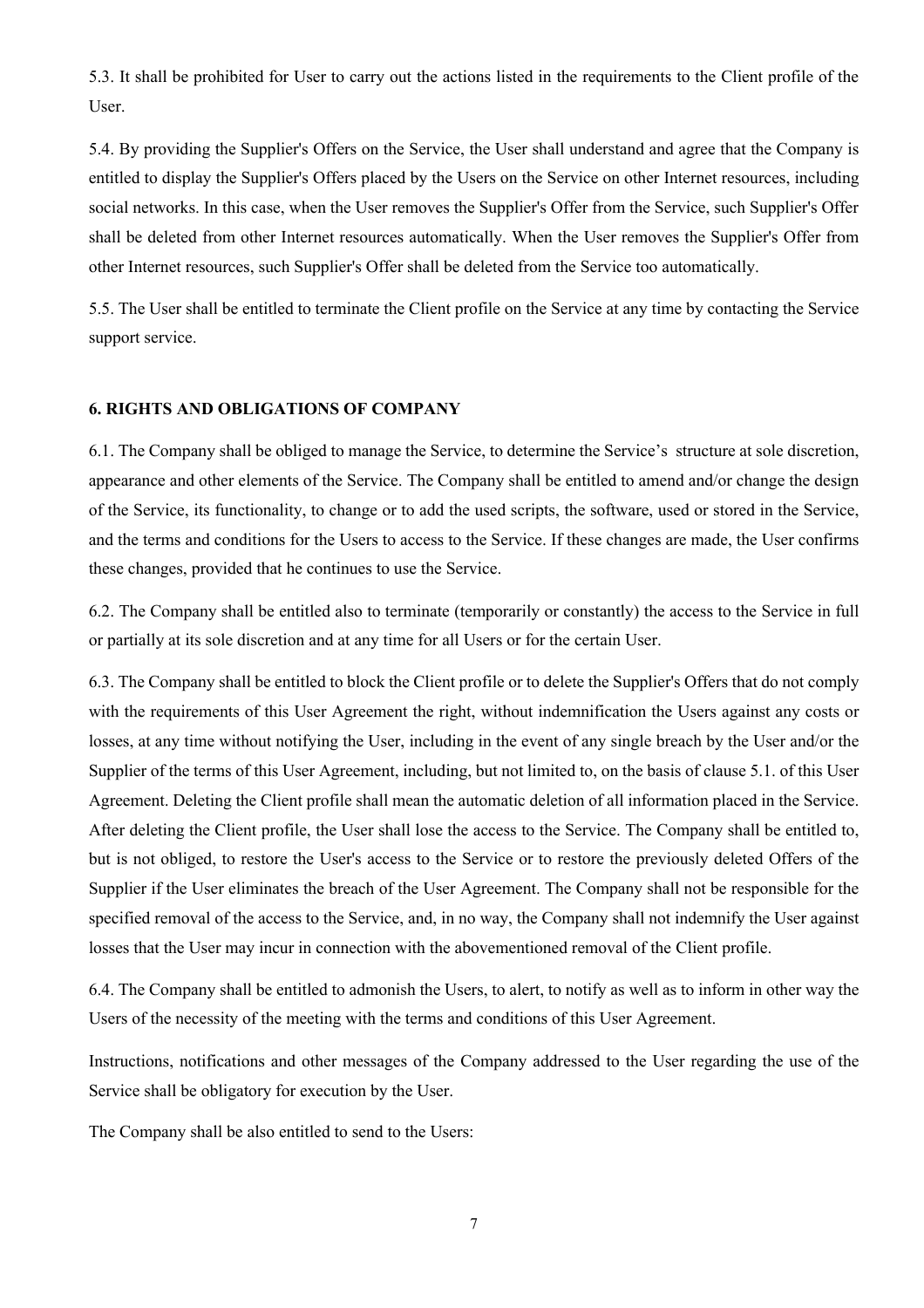- system notifications that cannot be unsubscribed from. Such messages shall include messages related to registration, restriction or blocking of the account and Client profile, with restriction of access to service notifications related to the User's actions on the Service (for example, about receiving a message from another User, the Provider, personal collections of interesting ads, etc.);
- marketing notices of the Company related to advices, promotions and news of the Company, the Suppliers and partners of the Company.

6.5. At any time and at its discretion, the Company shall be entitled to check of the Supplier's Offers for compliance by the Users of this User Agreement and their compliance with the current legislation, etc.

6.6. At any time and at its discretion, the Company also shall be entitled to request from the User, and the User shall be obliged, at the request of the Company, to provide it with information, documents and / or materials confirming the accuracy of the information provided for by the User about himself in the Supplier's Offer, as well as its compliance with this User Agreement and the current laws of the Republic Estonia.

6.7. The Company shall be entitled to send information to the User on its own behalf or with the involvement of technical partners (for example, about the development of the Service and its functionality), including service and advertising messages, to the User's e-mail, mobile phone (SMS, phone calls), as well as push notifications (push notifications). The User shall be entitled to refuse to receive advertising and other information at any time without explaining the reasons for the refusal. The service messages informing the User about the status/changes in the status of transactions shall be sent automatically and the User shall not be entitled to refuse from such messages. This conditions shall be a necessary condition for the provision of services by the Company. The Company shall be entitled to contact the Users through messages, calls and otherwise in order to receive feedback on the operation of the Service and to improve the operation of the Service.

6.8. The Company shall be obliged to:

- to provide access to the Service on the terms stipulated in this User Agreement;

- to provide, within a reasonable time, technical and information support to the Users necessary to get access to the Service and its use.

6.9. The Company shall be entitled to display the Supplier's Offers placed by the Users on the Service on other Internet resources, including social networks.

# **7. WARRANTY, LIABILITY, ASSUMPTION OF RISK**

7.1. The use of the Service shall be carried out by Users at their own risk and peril: the Supplier independently, at its own risk and risk, shall place the Supplier's Offers in relation to the Goods that the Supplier shall be authorized to dispose of, and the Buyer shall consider the Supplier's Offers at its own discretion and under its own responsibility and shall decide on concluding a transaction with that or other Supplier.

7.2. The User shall be responsible for any information.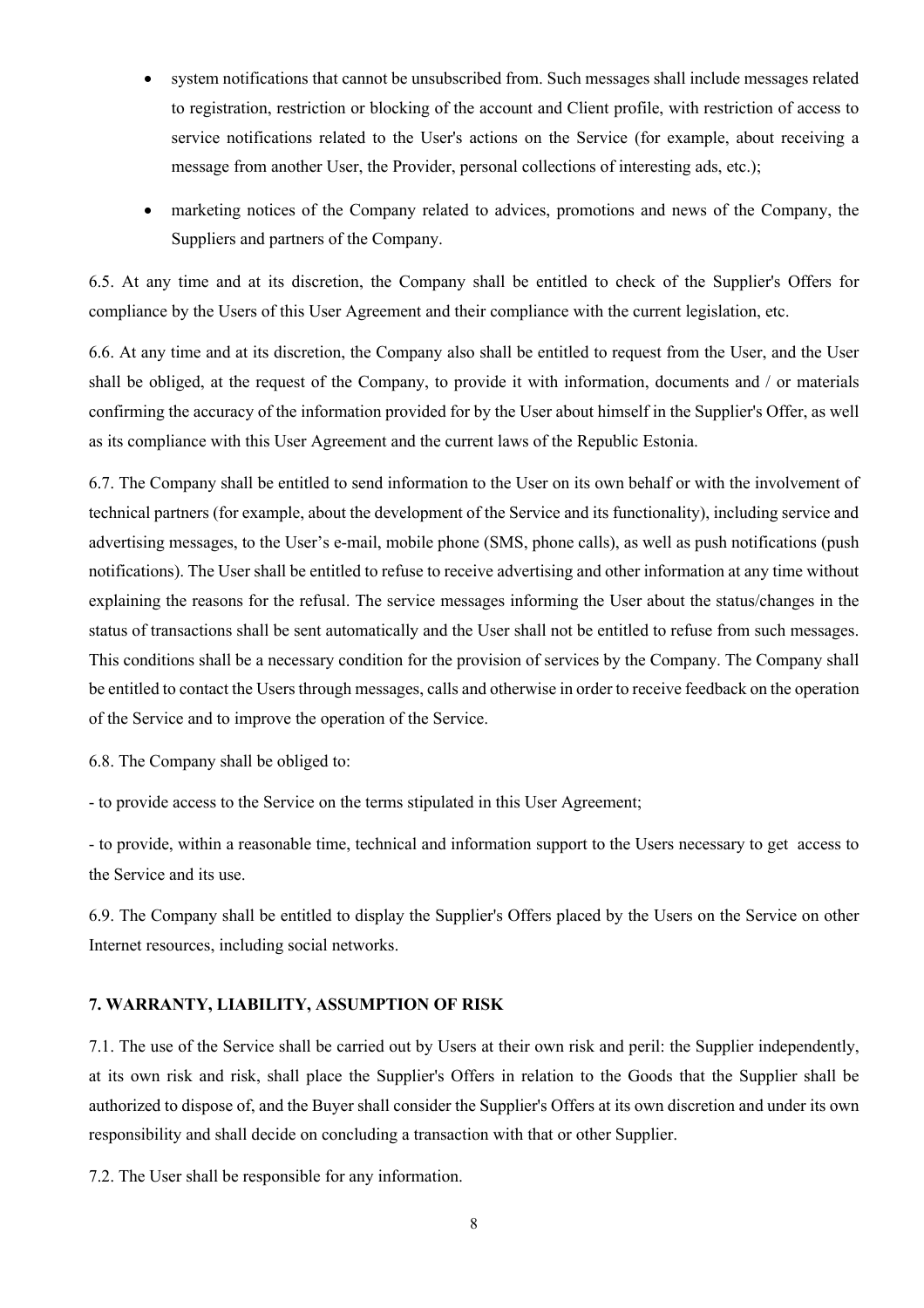7.3. The User shall be careful when choosing a counterparty (the Buyer or the Supplier, respectively), shall make a decision on the transaction under his own responsibility, independently making sure that the offer, sale and / or purchase of any Goods specified in the Supplier's Offer shall be valid and legal.

7.4. The Users shall be responsible for their own actions in connection with the use of the Service, including in connection with the conclusion of transactions in relation to the Goods, information about which is provided for in the Supplier's Offer, the creation and placement of information and the Supplier's Offers in their own Client profile and in other sections of the Service, pursuant to the applicable laws. The breach of this User Agreement and the applicable laws shall entail various types of liability.

7.5. The User shall confirm that the User shall act legally (for example, by proxy), have all the necessary rights (in particular, to place the Supplier's Offers) and shall not have break by his actions the legal rights and interests of third parties and applicable law, including competition law and the rights on the results of intellectual activity and means of individualization.

# **8. LIMITATION OF COMPANY LIABILITY**

8.1. The Company shall not provide any guarantees that the Service or its elements may be suitable for specific purposes of use. The Company shall not guarantee and shall not promise any specific results from the use of the Service or its elements. The Service, including all scripts, individual elements and design of the Service, shall be provided "as is".

8.2. The Company shall not provide any guarantees that the Service will not be interrupted due to technical malfunctions, preventive maintenance, etc., however, it makes commercially reasonable efforts to ensure the operation of the Service per 24 hours in a day. The Company shall not provide for any guarantees that the Service or any of its elements will function at any particular time in the future or that they will not stop working.

8.3. The Company shall not be responsible and shall not compensate for any damage, direct or indirect, caused to the User or third parties as a result of the use or inability to use the Service, unless otherwise provided by applicable law.

8.4. The Company shall not be responsible for any damage to the device or software of the User or another person caused by or associated with the use of the Service through no fault of the Company.

8.5. The Company and its representatives shall not be liable to Users and / or third parties for any indirect, incidental, unintentional damage, including lost profits or lost data, damage to honor, dignity or business reputation caused in connection with the use of the Service, the content the Service or other materials to which Users or other third parties have access through the Service, even if the Company warned or indicated the possibility of such harm, unless otherwise provided by applicable law.

8.6. The Buyer, when placing an Order through the Service, shall confirm his intention to conclude the Agreement with the Supplier and/or the Transporter.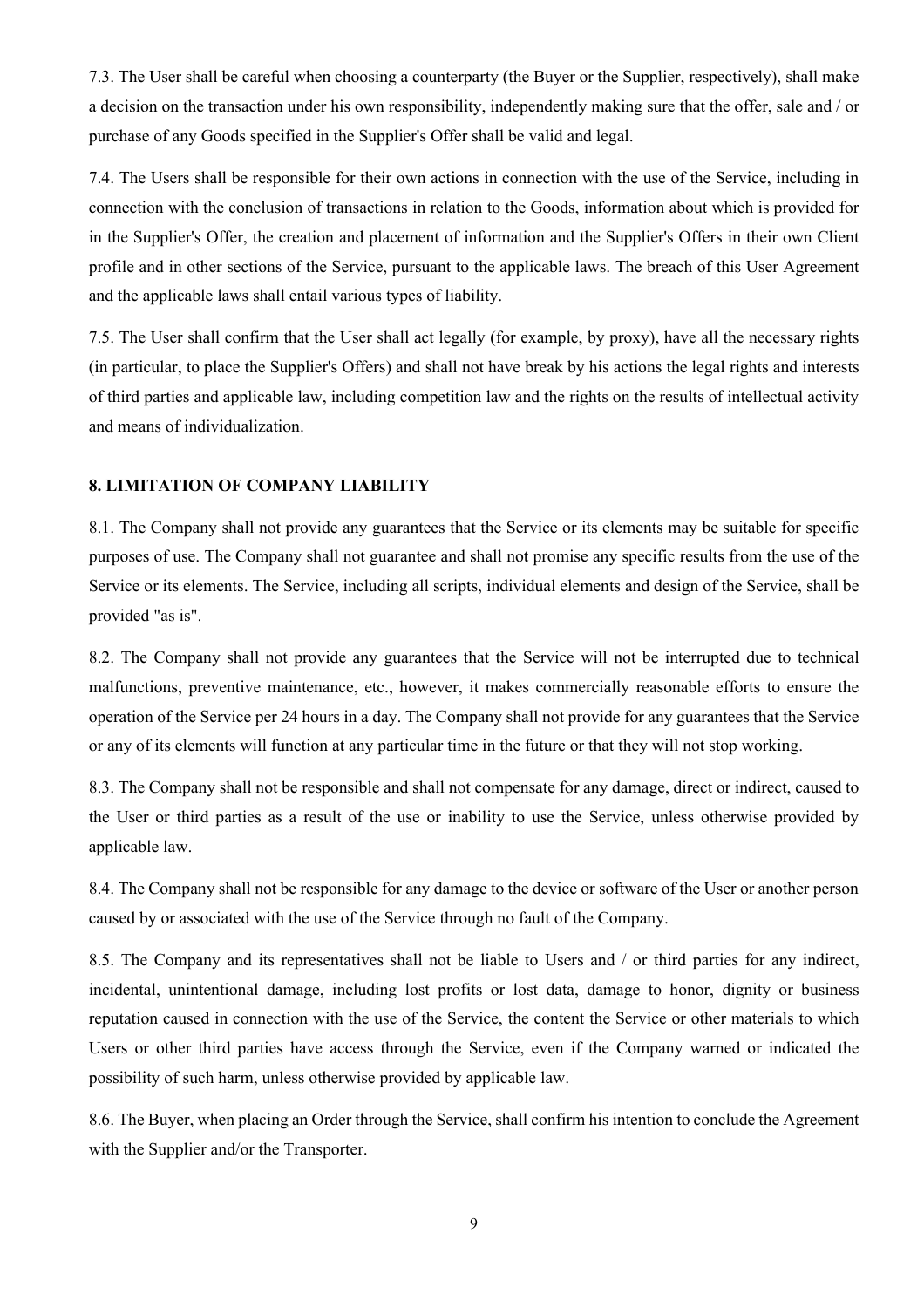8.7. 8.6. The Buyer, when placing an Order through the Service, shall confirm his intention to enter into an agreement with the relevant Supplier and / or the Transporter.

# **9. TERMS OF INTELLECTUAL RIGHTS**

9.1. The exclusive rights to the Service, including, but not limited to, the program code, software, databases, interface, graphics, technical developments, logo, trademark, other means of individualization used on the Service and allowing to implement the functionality of the Service, and also other elements of the site shall belong to the Company.

9.2. Except for provided by this User Agreement, as well as the applicable laws, the Service and its components, including those listed in paragraph above, shall not be copied (reproduced), processed, distributed, displayed in a frame, published, downloaded, transferred, sold or otherwise used in whole or in part without the prior written consent of the Company.

9.3. Nothing in this User Agreement shall grant the User the right to use the logo, trade name, trademarks, domain names and other distinguishing marks of the Company and other elements of the Company's website and Service.

# **10. TERRITORY AND TERM OF USER AGREEMENT. AMENDMENT AND TERMINATION OF USER AGREEMENT**

10.1. The User shall be entitled to use the Service throughout the territory of the Republic of Estonia, as well as other territories where it is available using standard computer tools and programs.

10.2. This User Agreement shall come into force for the User from the date of its accession to the terms of this User Agreement and shall be valid for an indefinite period.

10.3. This User Agreement shall be terminated if:

10.3.1 The User decides to stop using the Service by sending the Company a corresponding notification (by contacting technical support through the Service interface, or by sending the Company a scanned copy of the relevant request to the email address provided for in this User Agreement);

10.3.2. The Company decides to terminate this User Agreement unilaterally out of court with the immediate termination of access and the ability to use the Service and without reimbursement of any costs or losses, unless otherwise provided by applicable law. In particular, the Company shall take such a decision in the event of:

- close of the Service;

- any, including a single, breach by the User of the terms and conditions of this User Agreement.

10.4. Any amendments to the User Agreement made by the Company unilaterally shall come into force on the day following the day of publication of such amendments on the Service. The User shall review the terms of the User Agreement for amendments before using the Service. If the User fails to meet with the amendments of the